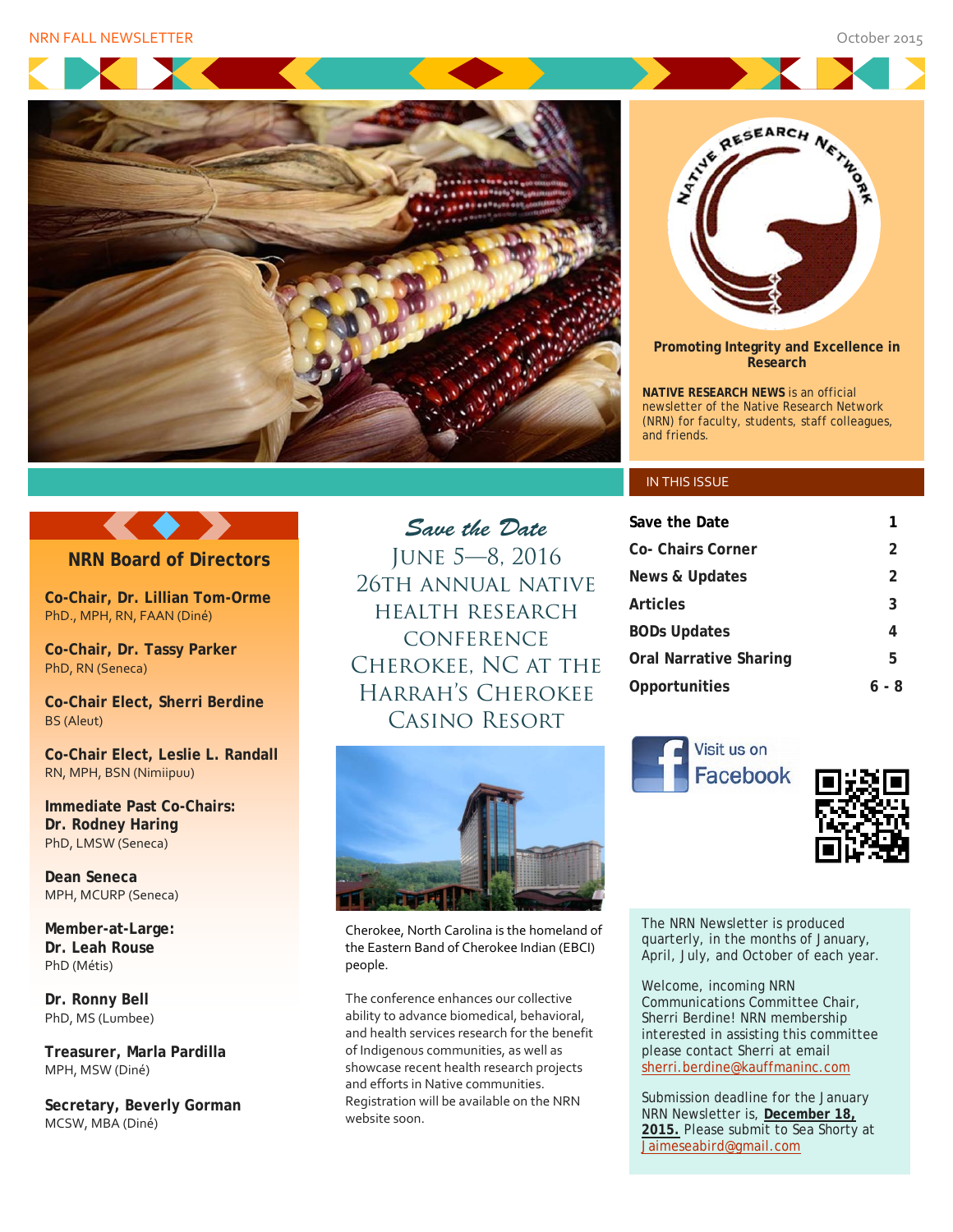### Co-Chairs Corner

#### By Lillian Tom-Orme & Tassy Parker

#### Dear NRN Members,

We would like to provide a brief report on what has happened since July 2015 as the new Board of Directors transitioned into a new phase of our organization.

The Board met in Albuquerque for an enthusiastic and intense in-person planning meeting in August. We appreciate our gracious host, the Center for Native American Health at the University of New Mexico.

Recommended revisions were made to the by-laws; these revisions will be presented to the General Membership at the June 2016 meeting in Cherokee, NC.

Policies and Procedures for our Governance, Finance and Budget, and Ethics committees were reviewed and revisions made. Monthly income and expenditure reports have been improved with tighter controls; kudos to the Treasurer Marla Pardilla and Contractor Sea Shorty. The Board filed its IRS Form 990EZ in May.

All operating procedures and forms were reviewed, updated, and accepted. A Drop Box has been developed to store all NRN documents for safe keeping and continuity between Boards. Sea Shorty was tasked as organizer and keeper of the Drop Box documents. The Board has identified priorities and will be embarking on updating the Strategic Plan in the near future.

Planning for the 2016 NRN National Native Health Research conference has been initiated. The 26th conference will be held in Cherokee, NC, and the home of the Eastern Band Cherokee Indians (EBCI) of North Carolina. The Local Planning Committee, chaired by Drs. Ronny Bell (Wake Forest) and Lisa Lefler (Western Carolina University), has identified the theme of "Finding the Balance:

Sacred Places and Healthy Environments". In addition, they chose Jake Swimmer (EBCI) to be the artist to provide artwork that will adorn conference material. Planning committee members represent all major local universities and tribes including University of North Carolina, Wake Forest, Duke, Western Carolina University, and Vanderbilt. The National Planning Committee will begin meeting in the first week November. The Call for Abstracts will be issued in December 2015.

,,,,,,,,,,,,,,

Finally, we will be launching our new Website this month! Thanks to the unrelenting work of our volunteer webmaster Upton Ethelbah. We apologize for the lack of information and communication while the website has been under construction. We hope you will enjoy the more interactive and colorful website.

> Lillian Tom-Orme, Co-Chair Tassy Parker, Co-Chair

### News & Updates

#### NRN Website Coming Soon!

The new NRN Website will be launched soon. The NRN Board of Directors will be reviewing the website, which is now through WIX.com website builder. Upton Ethelbah III has been working with the NRN BOD Chair Lillian Tom-Orme to finalize the website. The new website will have many new features, including a Pay Pal function that will allow for payment online, as well as up loadable forms, such as Membership Application and Renewals. Many thanks to Upton and the Unity Design of Albuquerque, New Mexico.

#### Join the NRN Conference Committee - Next Meeting November 18, 2015

The Conference Committee Meetings are held every 4<sup>th</sup> Wednesday of the month. Planning the NRN Annual Native Health Research conference takes much organization, planning, and much needed volunteers. If you are an NRN member and are interested in assisting, please contact Lillian Tom- Orme at email [lillian.tomorme@hsc.utah.edu](mailto:lillian.tomorme@hsc.utah.edu)

### August 22nd Transition of Board of Directors Chairs

On August 22, 2015 the NRN Board of Directors had their annual face to face



meeting in Albuquerque, New Mexico, hosted by the University of New Mexico Health Sciences Center Institute for Indigenous Knowledge & Development.

During this meeting the Board of Directors conducted the transition of chairs ceremony.



Rodney Haring and Felicia Hodge transitioned out of the Co-Chair Positions, with Lillian Tom-Orme and Tassy Parker taking the Co-Chair positions. Marla Pardilla conducted the ceremony.



The NRN BODs meet the 1st Tuesday of each month. Next on the BODs agenda the 26<sup>th</sup>



Annual Native Health Research Conference.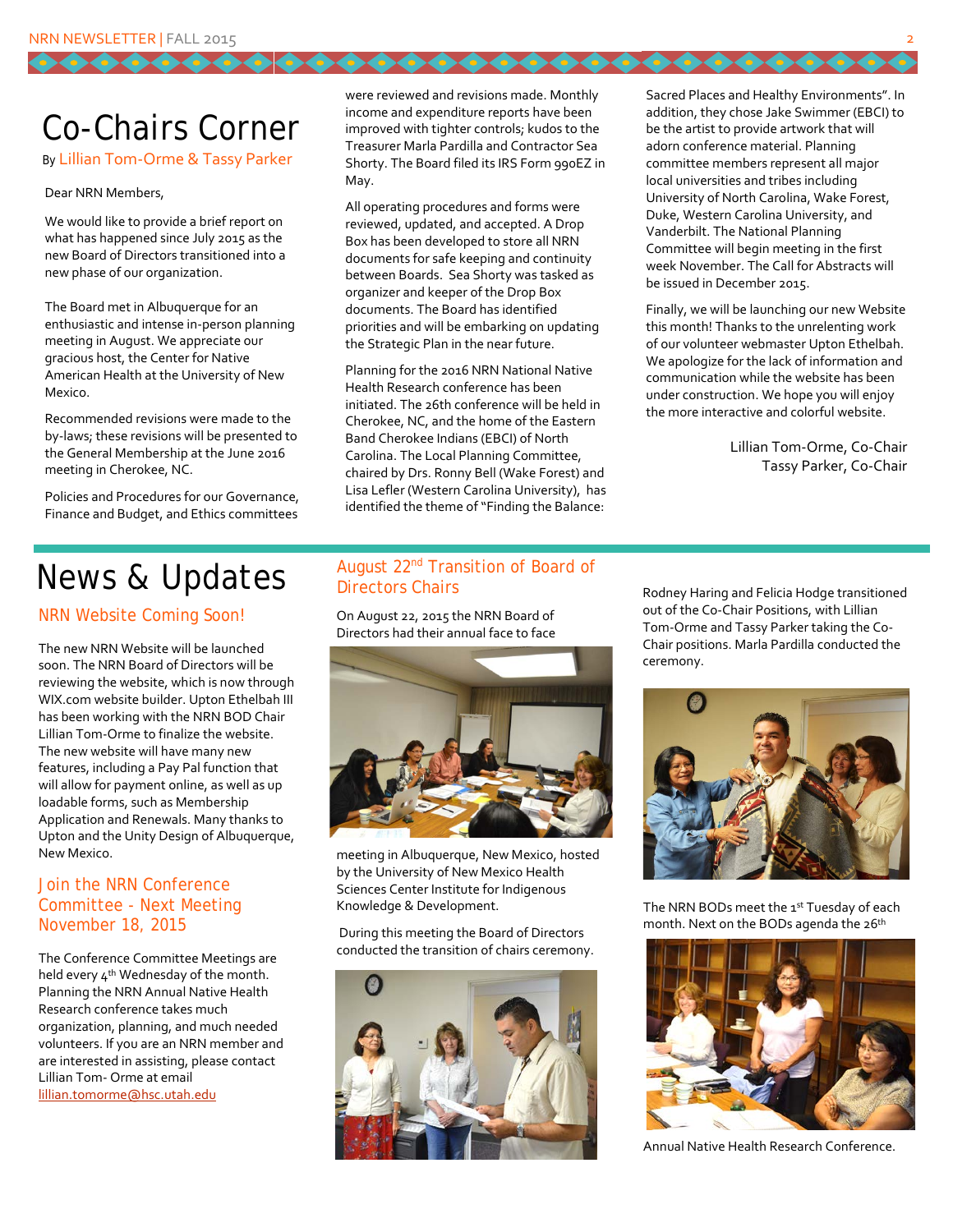

# Articles

#### Nurse publishes first nursing textbook on American Indian health

Source: University of Buffalo [http://www.buffalo.edu/news/releases/2015/1](http://www.buffalo.edu/news/releases/2015/10/058.html#sthash.gsRFYS1W.dpuf) [0/058.html#sthash.gsRFYS1W.dpuf](http://www.buffalo.edu/news/releases/2015/10/058.html#sthash.gsRFYS1W.dpuf) Release Date: October 27, 2015

#### By Marcene Robinson

BUFFALO, N.Y. — American Indians have the highest suicide rate for teens, the highest prevalence of diabetes and one of the lowest life expectancies in the United States. Yet despite these alarming statistics, gathered from data from the Indian Health Service, never before has a nursing textbook focused exclusively on the health care needs of the country's 5 million American Indians.

This realization inspired Margaret Moss, PhD, JD, assistant dean of diversity and inclusion in the University at Buffalo School of Nursing, to publish "American Indian Health and Nursing," the nation's first nursing textbook tailored to perhaps the least understood minority population in the U.S.

Along with 12 contributing authors — nine of whom are American Indian nurses — Moss, a member of the Mandan, Hidatsa and Arikara Nation, guides readers through nine distinct Native cultures. In the book, she describes how disparities in health care policy, along with the environmental, historical and geographical fabric of American Indian society, are responsible for the group's lack of well-being.

"This book was written to answer the disturbing lack of information and understanding of the most underrepresented group in America — as patients, health professionals and in academia," says Moss, also an associate professor of nursing.

"American Indians have monumental health and health care challenges that differ even throughout Indian country. Yet, they share

the same fundamental belief that nursing holds — that of the holistic person in health."

The textbook, published by Springer Publishing Company, is available for preorder until Dec. 15 through Amazon, Barnes & Noble and the Springer Publishing website.

#### **BARRIERS TO AMERICAN INDIAN HEALTH CARE**

To provide a holistic view of health, the textbook examines health from four domains: spiritually, mentally, psychically and emotionally.

Because American Indian culture varies by region, Moss delves into the issues affecting each group to create awareness among nurses and other health care professionals of the barriers affecting American Indian health and problems surrounding nursing education. Geography, for example, prohibits many American Indians who live in rural areas or on reservations from receiving adequate health care, she says. Since these areas are isolated, finding transportation to a grocery store or hospital can be difficult.

Couple that with a lack of trust in the government and federal policy due to historical trauma, a low high school graduation rate and even lower college graduation rate, and health care issues begin to manifest, says Moss. The average life expectancy for males born today on the Pine Ridge reservation in South Dakota is less than 50 years old, the lowest in the Western Hemisphere, she adds. And on some reservations, Native women are murdered at 10 times the national rate, according to the U.S. Department of Justice, largely because of location and laws preventing tribal police from prosecuting non-Natives, says Moss.

The lack of American Indian nurses creates yet another barrier. Less than 1 percent of nurses are Natives, says Moss, explaining the cultural tie could lead to greater trust and understanding between the patient and care provider.

Since 78 percent of American Indians don't live on reservations and more than half live in urban areas, according to U.S. Census data, there is a greater likelihood that this population will receive care from non-Native nurses, she adds.

These barriers, Moss says, lead to physical and mental health issues, including depression.

"American Indians are across the board the poorest people in America; it just never reaches the media," she says.

0000000

"Poverty, isolation and overwhelming historical trauma all weigh on you and feed into how you react. We took a wider view of health to understand why this population has such poor health outcomes."

#### **MORE ABOUT MARGARET MOSS**

Moss has published more than 15 studies on health disparities, and health policy and aging in American Indians. In her role with the UB School of Nursing, she works to improve access for underrepresented minorities; establish a pipeline of diverse faculty, staff and students; and identify gaps in school diversity-related policies and procedures.

"Dr. Moss' expertise enhances our capacity to strengthen a culture of inclusion, respect and collaboration within the School of Nursing," says Marsha Lewis, PhD, dean of the School of Nursing.

Prior to UB, she was an associate professor and the first director of the Doctor of Nursing Practice program at Yale University School of Nursing.

In 2014, Moss was named a Fulbright visiting research chair in Aboriginal/indigenous life and culture in the North American context at McGill University. She also has held positions as director of the Native Nurse Career Opportunity program and director of inclusivity and diversity at the University Of Minnesota School Of Nursing.

Her degrees include a doctorate in nursing from the University of Texas, Houston; a JD from Hamline University; a master's degree in nursing from the University of Phoenix; and a bachelor's degree in biology from Washington State University.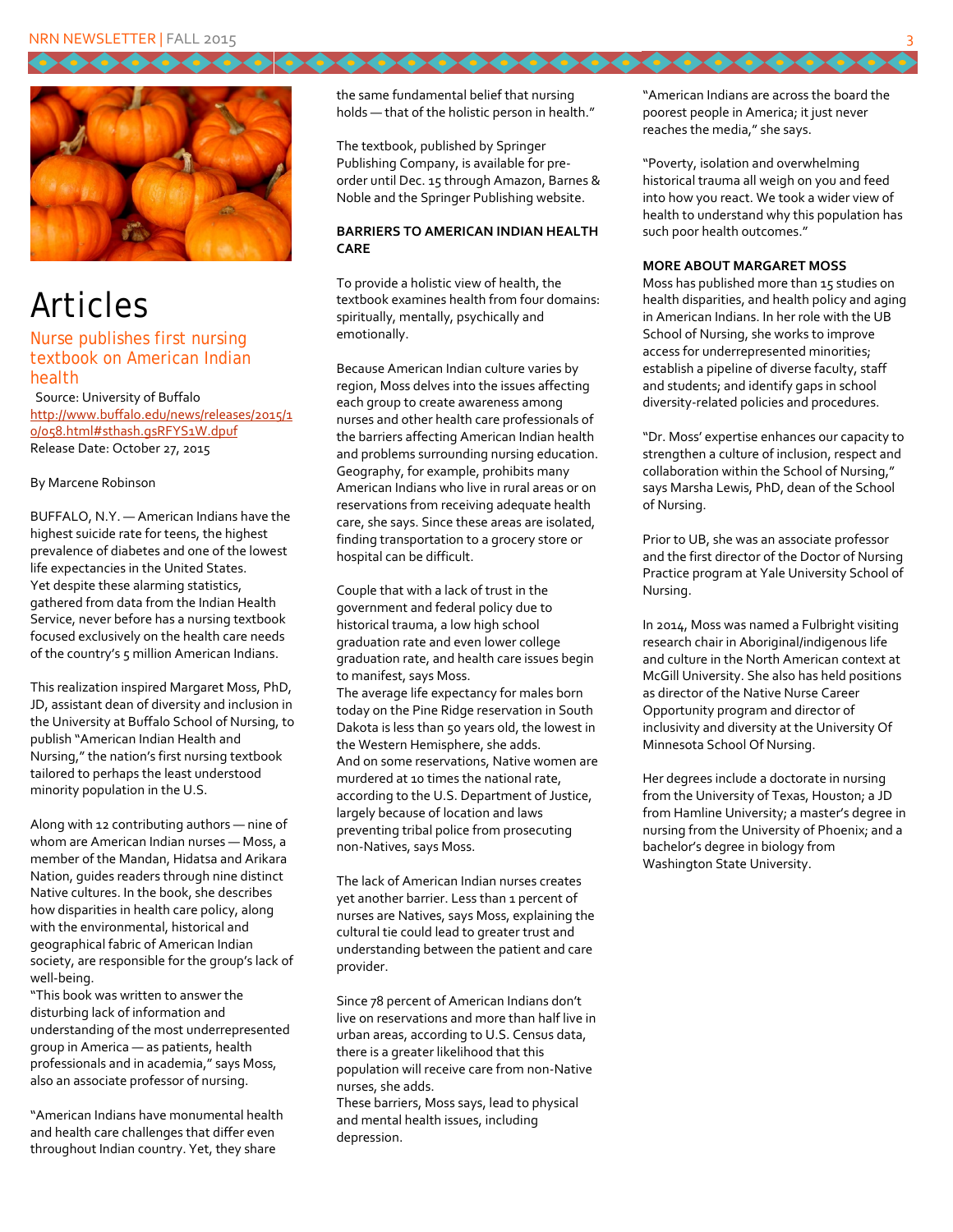### BODs Updates

Since July, the following past NRN BODs have accepted the following positions on the NRN board. Welcome back!

#### **CO-CHAIR**

**Tassy Parker,** PhD, RN. Dr. Parker, an enrolled member of the Seneca Nation



(Beaver clan), is a tenured Associate Professor of Family and Community Medicine, and Associate Professor of Nursing at the UNM

HSC School of Medicine. She is Associate Vice Chancellor for American Indian Health Research and Education, and director and co-founder of the UNM HSC's Institute for Indigenous Knowledge and Development. Dr. Parker is also Assistant Dean of Academic Affairs and a 2014 graduate of the Drexel University Executive Leadership in Academic Medicine (ELAM) program. Her research addresses American Indian (AI) depression, substance use, historical trauma, the role of maternal stressors in pediatric obesity prevention, and adverse childhood experiences prevention. Dr. Parker's research also includes integrated health care, including traditional healing. Her priority approach is AI health beliefs/practices as foundation for interventions development. She is cofounder of the All Nations Wellness and Healing Center (ANWHC) for the Albuquerque urban AI community. Dr. Parker mentors a number of junior faculty, and AI medical, doctoral and health professions students. She teaches a Community-Based Participatory Research and Indigenous Knowledge Summer Institute. Dr. Parker and the IIKD team deliver community health assessment education to AI communities nationally that emphasizes core cultural values, sovereignty, self-determination, and health workforce development.

#### **IMMEDIATE PAST CO-CHAIR**

**Dean Seneca,** MPH, MCURP is a member of the Seneca Nation. Dean has a



Master's Degree in Public Health and a Master's Certificate in Urban and Regional Planning. Dean's work is specialized in Health Service Administration and Planning, Environmental Health, and Environmental Planning. He is currently a Senior Health Scientist in the Partnership Support Unit within the Office for State, Tribal, Local and Territorial Support at the Centers for Disease Control and Prevention. His main responsibility is to build CDC's national public health partners ability to provide greater capacity building assistance to state, tribal, local, and territorial health departments. In January of 2015 he completed a 6 week assignment "fighting Ebola" as a lead health scientist on the epidemiology team in Sierra Leone, Africa.

In May 2012 he completed an "8 Day Mission in Kabul, Afghanistan" to combat the emerging threats of Polio virus and its potential transmission to other developing countries.

In 2010 he completed a three month assignment in Ethiopia, Africa as part of the Stop Transmission of Polio program with the World Health Organization. He directed the Agency for Toxic Substances and Disease Registry's, Office of Tribal Affairs addressing environmental health issues that pertain to American Indian/Alaska Native populations. He began his career at CDC in the Office of Minority Health as the lead for all public health activities regarding American Indian/Alaska Native populations. Before arriving at CDC, he held the position of Tribal Planning Director for the Seneca Nation of Indians. He received his Master's degree(s) from the University of Hawaii at Manoa. Currently he is President of the CDC/ATSDR American Indian/Alaska Native/Native Hawaiian Coalition and Chair of the Racism and Health Work Group.

#### **MEMBER-AT-LARGE**

66666666666666666

#### **Leah Rouse**, Ph.D., is Métis. She is an Assistant Professor at University of



Wisconsin Milwaukee, Department of Educational Psychology. Leah was co-chair elect for the NRN in past years, she is now volunteering to serve as a Member-at-Large for the NRN.

With the June 2015 elections, NRN general members chose the following new Board of Directors:

- Leslie Randal (Nez Perce member), Co-Chair Elect, also a Founding member and past Co-Chair;
- Sherri Berdine (Aleut) Co-Chair Elect;
- ◆ Dr. Ronny Bell (Lumbee), Memberat-Large;
- ◆ Beverly Gorman (Dine'), Secretary.

Newly appointed to their positions are:

- Dr. Tassy Parker (Seneca), to complete a Co-Chair term, a Founding member, and twice past Co-Chair;
- Dean Seneca (Seneca), to complete an Immediate past Co-chair term, former Co-Chair of the NRN
- Dr. Leah Rouse (Metis') moved into a Member-at-Large position.

Continuing Board members include

- Dr. Lillian Tom-Orme (Dine'), Cochair, a Founding member and twice past Co-Chair;
- Dr. Rodney Haring (Seneca), completing a past Co-Chair position and once past-Co-Chair;
- Marla Pardilla (Dine'), Treasurer, a Founding member and past Co-Chair.

We wish to thank two board members who served one-year and resigned: Dr. Felicia Hodge and Dr. Rydell (Dael) Todicheeney. Thanks to all our volunteer BODs present and past for your service to the NRN.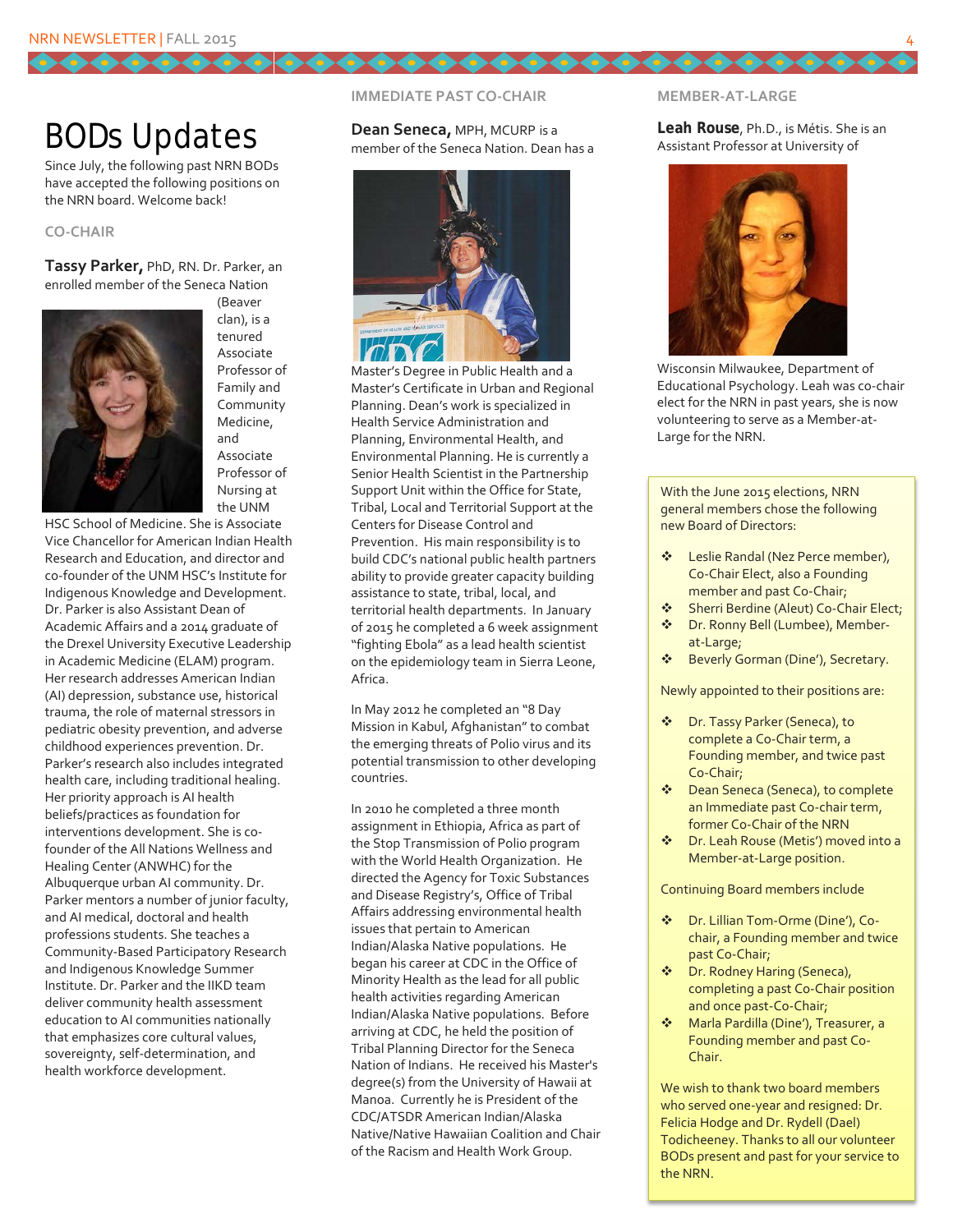

## Traditional Oral **Narratives**

Submitted by NRN Members

Fall is a time of change. During the fall many of our family members, relatives, and community members begin teaching, and sharing traditional narratives. During the change of seasons, and while Mother Earth sheds and prepares for rejuvenation, we reflect on the importance of oral tradition and using this time to teach our children about cultural teachings through tribal traditional language.

#### NRN Oral Narratives

Please share your stories, writing(s), or links to digital stories or videos with the NRN membership. All submissions must be cited, and/or proper permission should be given before use. If interested please send to Sherri Berdine at email [sherri.berdine@kauffmaninc.com](mailto:sherri.berdine@kauffmaninc.com)

#### PEOPLE OF THE SEAL

#### Submitted by NRN BOD member Sherri Berdine.

My aunt produced and narrated a narrative about my community, her name is Aquilina Lestenkof, of the Unangan people of Alaska.



"People of the Seal" explores the centuriesold connection between the northern fur seal and the Unangan natives of Alaska's Pribilof and Aleutian Islands in the middle of Alaska's Bering Sea. Aquilina Lestenkof traces five generations of her own family's history in this remote part of the world, weaving together native, Russian, and American cultural threads.

At the heart of the story are the fur seals. Like the Unangan, the fur seals are struggling to survive. As Aquilina says, "If they're not here, then we won't be either."

This award-winning film explores the centuries-old connection between the northern fur seal and the Unangan natives of Alaska's Pribilof and Aleutian Islands in the middle of the Bering Sea. Aquilina Lestenkof traces five generations of her own family's history in this remote part of the world, weaving together native, Russian, and American cultural threads. At the heart of the story, are the fur seals. Like the Unangan, the fur seals are struggling to survive. As Aquilina says, 'if they're not here, then we won't be either.

The NOAA Ocean Media Center produced this film, directed by 42° N Films, as part of the Pribilof Islands Environmental Restoration Project. From 1999 to 2008, NOAA's Office of Response and Restoration led the restoration and cleanup of debris and contamination of the Pribilof Islands.

See the 'People of the Sea' on You Tube at link -

*[https://www.youtube.com/watch?v=3TuC2e](https://www.youtube.com/watch?v=3TuC2erWFlI) [rWFlI](https://www.youtube.com/watch?v=3TuC2erWFlI)*

See NOAA website [http://response.restoration.noaa.gov/multi](http://response.restoration.noaa.gov/multimedia/videos/people-seal.html) [media/videos/people-seal.html](http://response.restoration.noaa.gov/multimedia/videos/people-seal.html)

**National Public Health Week, "Healthiest Nation 2030," April 4 – 10, 2016**

**ASSOCIATION OF AMERICAN PHYSICIANS Influenza Tool Kit found at [http://www.aaip.org/program](http://www.aaip.org/programs/capacity-building-assistance/influenza-vaccination/) [s/capacity-building](http://www.aaip.org/programs/capacity-building-assistance/influenza-vaccination/)[assistance/influenza](http://www.aaip.org/programs/capacity-building-assistance/influenza-vaccination/)[vaccination/](http://www.aaip.org/programs/capacity-building-assistance/influenza-vaccination/)**

#### Membership Volunteers Needed

The NRN is seeking membership involvement through NRN standing committees. The following are current committees:

◆ Membership

66666666666666666

- **Sovernance**
- Communications
- Budget & Finance
- Collaboration, Advocacy, & **Legislation**
- Ethics
- Nominations/Elections
- Service to NIH
- Mentorship
- Conference Planning
- Abstract Review
- Awards
- Leadership Transition
- ❖ Fundraising & Development<br>❖ Mentorshin Workshops
- Mentorship Workshops

The Board encourages volunteers to serve—get involved, join a committee! Contact Lillian Tom – Orme at email [lillian.tomorme@hsc.utah.edu](mailto:lillian.tomorme@hsc.utah.edu) for more information about volunteering for one of our standing committees.



#### **November is American Indian and Alaska Native Heritage Month**

"Remember to celebrate the rich and diverse cultures, traditions and languages of the tribes across the United States. It's also a time to educate and increase awareness about critical issues that Tribes are facing today."

Indian Health Services <https://www.ihs.gov/index.cfm>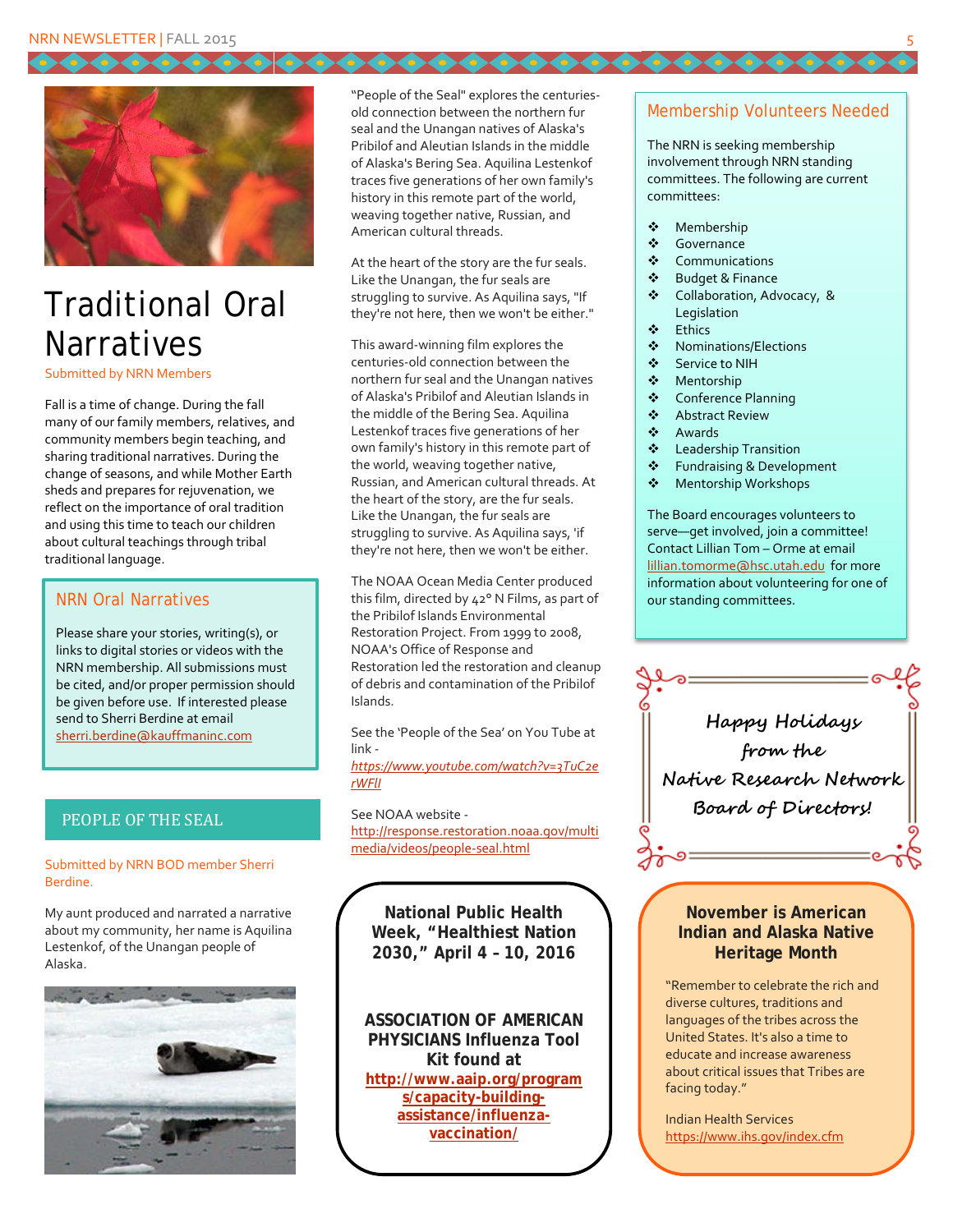

#### **CONFERENCES & SUMMITS**

November 7-8 2015, **36th Annual Neurorehabilitation Conference**, Cambridge, MA. Registration link [http://events.r20.constantcontact.com/register/event?oeidk=a07eb9c7k](http://events.r20.constantcontact.com/register/event?oeidk=a07eb9c7kh2e5cc4b9d&llr=eutt4reab) [h2e5cc4b9d&llr=eutt4reab](http://events.r20.constantcontact.com/register/event?oeidk=a07eb9c7kh2e5cc4b9d&llr=eutt4reab)

December 6 – 9, 2015, **2015 National HIV Prevention Conference**, "Accelerating Progress: Prevent Infections. Strengthen Care. Reduce Disparities," Atlanta, GA. Link - <http://www.cdc.gov/nhpc/>

January 24-27, 2016, **18th Annual Native Diabetes Prevention Conference,** American Indian Institute, the University of Oklahoma, Phoenix, AZ. Link - <https://www.aii.ou.edu/conference/event/13/>

February 4-6, 2016, **Health Action Conference 2016**, "Next Steps in Health Reform," Washington, DC. Link - [http://familiesusa.org/health](http://familiesusa.org/health-action-2016)[action-2016](http://familiesusa.org/health-action-2016)

February 28 - March 2, 2016, **2016 Native Women and Men's Wellness Conference**, American Indian Institute, the University of Oklahoma, San Diego, CA. Link - <https://www.aii.ou.edu/conference/event/15/>

March 9- 12, 2016, **the 9th Annual National Conference on Health Disparities & 2016 National Environmental Justice Conference and Training Program**, Washington, DC. Link <http://www.nationalhealthdisparities.com/2016/>

March 14-16, 2016, **AIHEC 2016 Student Conference**, Minneapolis, MN. For more information please visi[t http://www.aihec.org/index.cfml](http://www.aihec.org/index.cfml)

April 3-6, 2016, **34th Annual Protecting Our Children National American Indian Conference on Child Abuse and Neglect**, St. Paul, MN. Link- <http://nicwa.org/conference/>

June 27-29, 2016, **41sr Annual National Wellness Conference**, "Spotlight on Sustainability," at St. Paul MN. Link <http://www.nationalwellness.org/?page=NWC2016>

September 19-23, 2016, **NIHB Annual Consumer Conference**, Tucson, AZ.

#### **EMPLOYMENT**

#### **Tribal Evaluation Specialist – Chronic Disease Prevention**

ICF International seeks an Evaluation Specialist to support evaluation tasks and provide evaluation technical assistance to grantees implementing the Comprehensive Approach to Good Health and Wellness in Indian Country (GHWIC) program.

[https://icfi.taleo.net/careersection/icf\\_prof\\_ext/jobdetail.ftl?job=150000](https://icfi.taleo.net/careersection/icf_prof_ext/jobdetail.ftl?job=1500002257&lang=en&sns_id=mailto) [2257&lang=en&sns\\_id=mailto](https://icfi.taleo.net/careersection/icf_prof_ext/jobdetail.ftl?job=1500002257&lang=en&sns_id=mailto) 

American Indian Development Associates, LLC is seeking a Field Operations Manager (FOM) for a full-time, multi-year, and multi-site research position to work on a study examining violence against American Indian and Alaska Native women living in tribal communities.

#### [http://www.aidainc.net/Ad\\_AIDA\\_FOM10.20.15.pdf](http://www.aidainc.net/Ad_AIDA_FOM10.20.15.pdf)

#### **Urban Indian Health Institute**

Employment Opportunities at website - [http://www.uihi.org/about/get](http://www.uihi.org/about/get-involved/)[involved/](http://www.uihi.org/about/get-involved/)

#### **Executive Director-Center for Native American Youth**

The Center for Native American Youth (CNAY) is seeking an Executive Director to build on a successful foundation of high-quality programming, leadership in a diverse network of key stakeholders, and effective policy advocacy. Working closely with the Board Chair and an independent Board of Advisors, and managing a staff of five, the Executive Director of CNAY will set the vision, strategy and priorities for the CNAY. The Executive Director will oversee finances, manage the development of the communications, advocacy, and programs, and lead the resource development, partnership development, and collaboration strategies – both internal, with other Aspen programs – and external, with the broader field.

[https://aspeninstitute.silkroad.com/epostings/index.cfm?fuseaction=ap](https://aspeninstitute.silkroad.com/epostings/index.cfm?fuseaction=app.jobinfo&jobid=214459&company_id=16049&version=1&source=ONLINE&jobOwner=992406&aid=1) [p.jobinfo&jobid=214459&company\\_id=16049&version=1&source=ONLI](https://aspeninstitute.silkroad.com/epostings/index.cfm?fuseaction=app.jobinfo&jobid=214459&company_id=16049&version=1&source=ONLINE&jobOwner=992406&aid=1) [NE&jobOwner=992406&aid=1](https://aspeninstitute.silkroad.com/epostings/index.cfm?fuseaction=app.jobinfo&jobid=214459&company_id=16049&version=1&source=ONLINE&jobOwner=992406&aid=1)

#### **Family Services Director**

The Family Service Center Director (FSC Director) is responsible for the planning, design, management and direction of the Family Service Center (FSC). The FSC will house several departments under the umbrella for Community Services for AVCP. Under the direction of the Vice President of Community Services, the FSC Director Designs, plans, directs and manages the administrative and operational activities of the FSC.

#### [http://www.avcp.org/?job\\_listing=family-services-director](http://www.avcp.org/?job_listing=family-services-director)

#### **Behavioral Health Specialist**

The Behavioral Health (BH) Specialist works as a member of the primary care team to provide behavioral health intervention and referral for patients identified by primary care/medical providers. The Behavioral Health Specialist assesses the level of alcohol, substance use and presence of mental health issues using standard substance abuse mental health and mental health assessment tools, e.g. DAST-10, PHQ-9, etc. This position provides brief intervention and referral to treatment as appropriate.

<https://www.sihb.org/opportunities/behavioral-health-specialist/>

#### **RESOURCES**

**New issue of American Indian and Alaska Native Mental Health Research!** Volume 23, Issue 3

[http://www.ucdenver.edu/academics/colleges/PublicHealth/research/ce](http://www.ucdenver.edu/academics/colleges/PublicHealth/research/centers/CAIANH/journal/Pages/Volume22.aspx) [nters/CAIANH/journal/Pages/Volume22.aspx](http://www.ucdenver.edu/academics/colleges/PublicHealth/research/centers/CAIANH/journal/Pages/Volume22.aspx)

**Video: Creating a New Narrative: Collaborative and Effective Evaluation in Tribal Communities**

#### **Field Operations Manager (FOM)**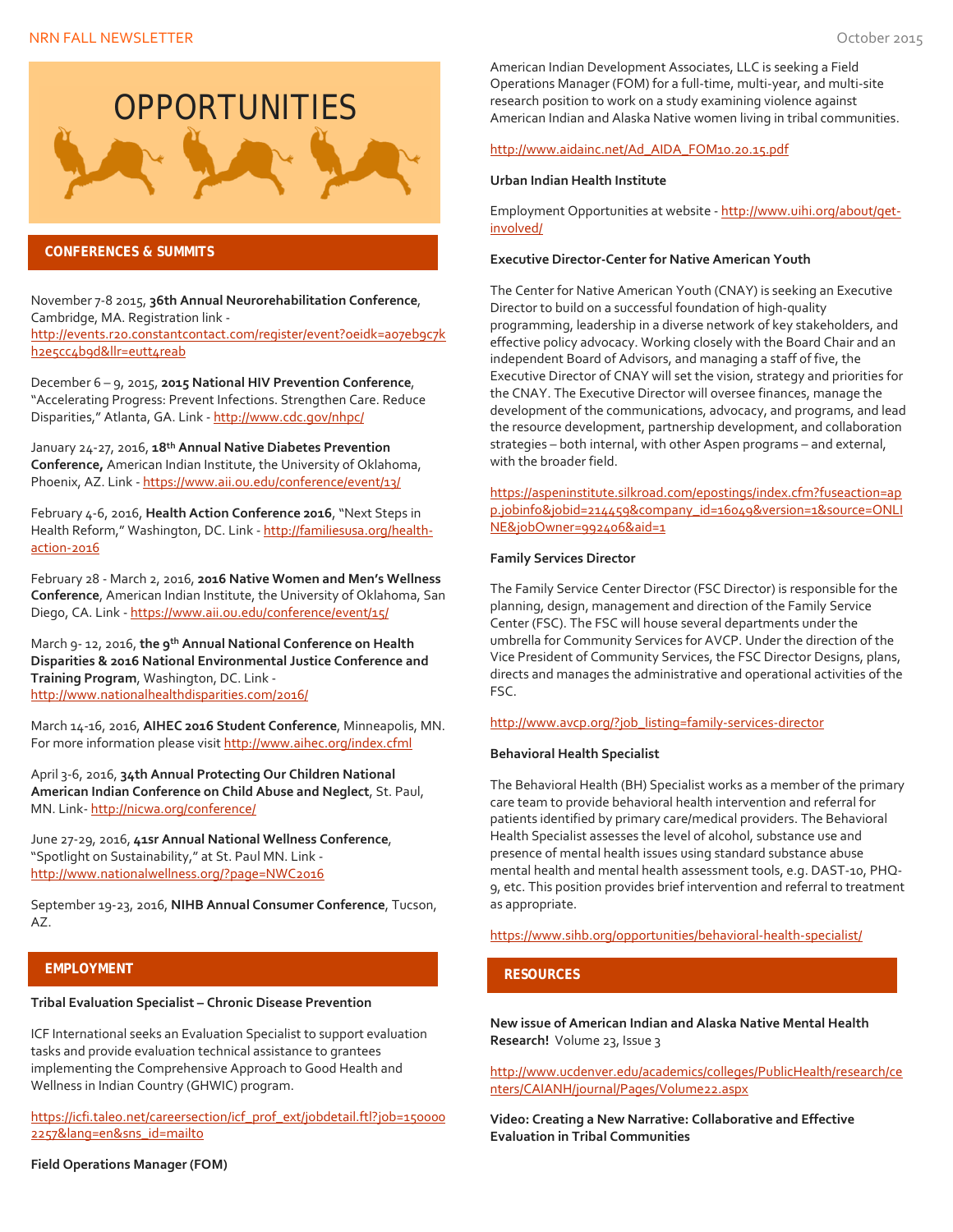#### <https://www.youtube.com/watch?v=ravPMAkASi8>

Article: Leashes and Lies: Navigating the Colonial Tensions of Institutional Ethics of Research Involving Indigenous Peoples in Canada

#### **National Indian Health Board 6th Annual Native Youth Health Summit Report**

[http://nihb.org/communications/acc\\_2015\\_youth\\_summit.php?utm\\_sou](http://nihb.org/communications/acc_2015_youth_summit.php?utm_source=Native+Youth+Digital+Stories+are+Now+Available%21&utm_campaign=NYHS+DS2&utm_medium=email) [rce=Native+Youth+Digital+Stories+are+Now+Available%21&utm\\_camp](http://nihb.org/communications/acc_2015_youth_summit.php?utm_source=Native+Youth+Digital+Stories+are+Now+Available%21&utm_campaign=NYHS+DS2&utm_medium=email) [aign=NYHS+DS2&utm\\_medium=email](http://nihb.org/communications/acc_2015_youth_summit.php?utm_source=Native+Youth+Digital+Stories+are+Now+Available%21&utm_campaign=NYHS+DS2&utm_medium=email)

**The Centers for Disease Control and Prevention's (CDC's) Office on Smoking Best Practices user guide: Health Equity in Tobacco Prevention and Control**

[http://www.cdc.gov/tobacco/stateandcommunity/best-practices](http://www.cdc.gov/tobacco/stateandcommunity/best-practices-health-equity/index.htm)[health-equity/index.htm](http://www.cdc.gov/tobacco/stateandcommunity/best-practices-health-equity/index.htm)

**Higher rate of risk factors endanger mental health of Native youth**

<http://www.nativehealthnews.com/teen-mental-health/>

#### **FUNDING** & SCHOLARSHIPS

#### **Baer Reintegration Scholarship**

Deadline: January 29, 2016

To be eligible for consideration for the scholarship, applicants must be with diagnosed with bipolar disorder, schizophrenia or schizoaffective disorder, be currently receiving medical treatment for the disease, including medications and psychiatric follow-up, and be actively involved in rehabilitative or integrative efforts, such as clubhouse membership, part-time work, volunteer efforts or school enrollment. Eligible programs include: high school equivalency programs, trade or vocational school, or certificate programs, associate's degree, bachelor's degree, or graduate degree.

#### <http://www.reintegration.com/scholarship-program/>

#### **Posse Scholarship**

The Posse Scholarship is neither a minority nor a need-based scholarship and is open to students of all backgrounds. If you are a high school or a community-based organization that works with high school juniors/seniors in Atlanta, the Bay Area, Boston, Chicago, Houston, Los Angeles, Miami, New Orleans, New York or Washington, D.C., and you are officially registered with your local Posse office, then you can nominate your students as early as their second semester junior year, in high school. Note that for each Posse location/city, the nomination process may begin in the spring. Please make sure you contact your local Posse office for details at the beginning of every year.

Every year, Posse works closely with its network of high schools and community-based organizations to recruit Posse Scholars. Each Posse Scholar wins a four-year, full-tuition scholarship to attend one of Posse's partner colleges or universities.

REQUIREMENTS To be eligible, a high school senior MUST:

- Be nominated by their high school or a community-based organization.
- Be in the first term of their senior year in high school. Depending on the Posse city, nominations are often taken between the spring and early August before the new school year begins.
- Demonstrate leadership within their high school, community or family.
- Demonstrate academic potential.

The Posse Scholarship is neither a minority nor a need-based scholarship and is open to students of all backgrounds.

[http://www.possefoundation.org/about-posse/program](http://www.possefoundation.org/about-posse/program-components/recruitment/nomination-process/)[components/recruitment/nomination-process/](http://www.possefoundation.org/about-posse/program-components/recruitment/nomination-process/)

#### **TheDream.US**

Deadline: February 15, 2016

TheDream.US provides college scholarships to highly motivated DREAMers who want to get a college education but cannot afford it. Our scholarships will help cover your tuition and fees for an associate's or bachelor's degree at one of our Partner Colleges. Note: You must be accepted to and eligible for in-state tuition (if applicable) at one of our Partner Colleges in order to receive the Scholarship.

#### <http://www.thedream.us/scholars/>

#### **NIH**

Deadline: November 16, 2015

There are eight LRPs, five for researchers not employed by NIH (Extramural) and three for researchers employed by NIH (Intramural). Research funding from NIH is not required to participate in the Extramural LRPs, and Extramural and Intramural LRP awardees may apply for subsequent, competitive renewal awards as long as they meet Program eligibility. Although organized around broad research areas, the LRPs were never intended to fund research projects. Rather, LRP awards are based on an applicant's potential to build and sustain a research career.

#### <https://www.lrp.nih.gov/>

#### **Home Land Security**

Application deadline: December 16, 2015, 11:59PM EST

Undergraduate students receive a \$6,000 stipend plus travel expenses. Graduate students receive a \$7,000 stipend plus travel expenses. 10-week research experiences are offered at:

- Coast Guard Research and Development Center
- Homeland Security Studies and Analysis Institute
- Customs and Borders Protection
- Engineer Research and Development Center
- Federal Emergency Management Agency
- National Security Technologies
- National Urban Security Technology Laboratory
- Naval Research Laboratory
- Transportation Security Laboratory
- DOE National Laboratories: Argonne, Berkeley, Livermore, Los Alamos, Oak Ridge, Pacific Northwest, and Sandia